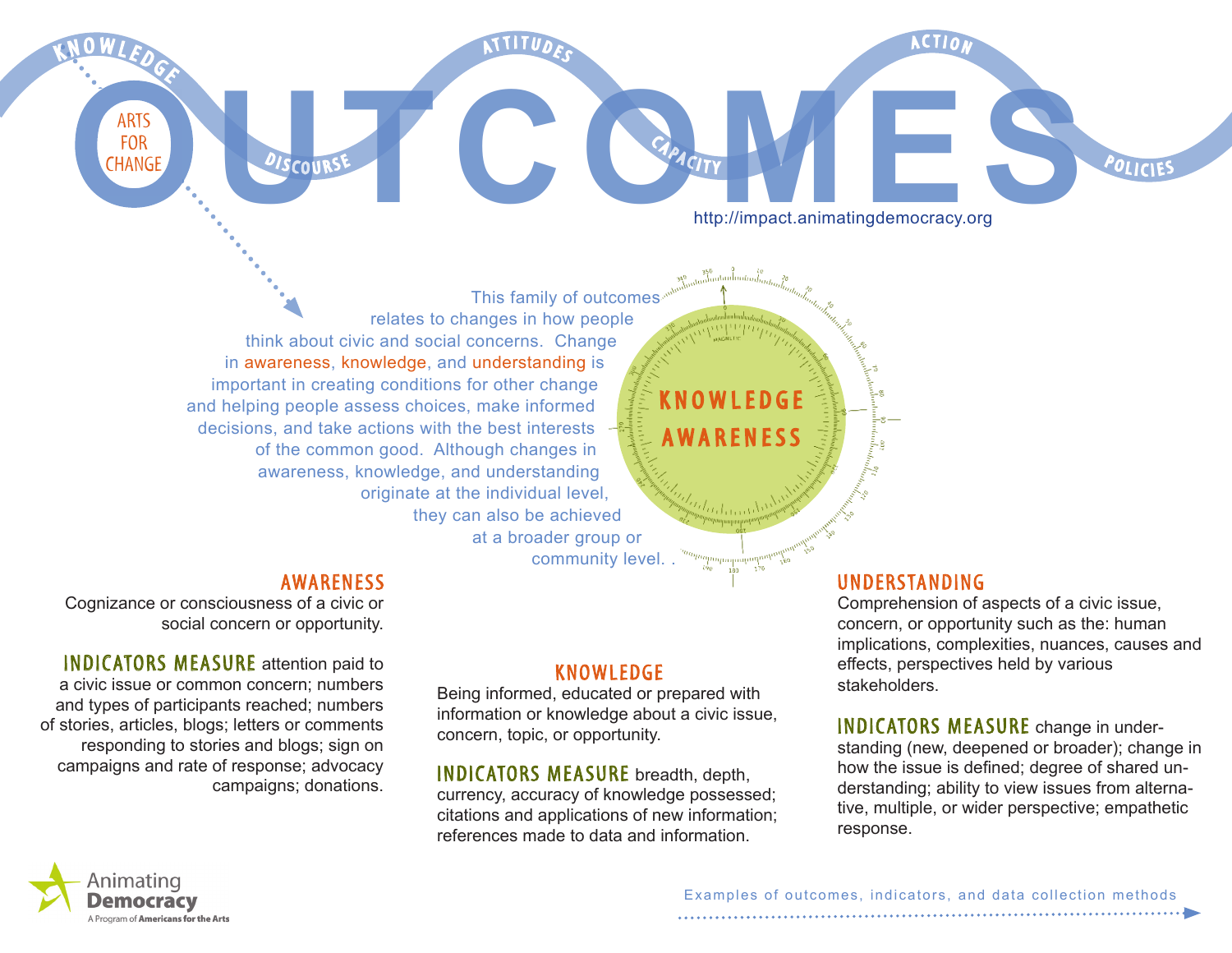#### **EXAMPL e S** OF OUTCOMES, WDICATORS, AND DATA COLLECTION METHODS LINKED WITH CREATIVE STRATEGIES FOR CHANGE knowledge Broadly stated OUTCOMES OF SOCIAL/CIVIC CHANGE that EXAMPLES to read the EXAMPLES artists and cultural organizers claim their creative strategies **AWARENESS** contribute to or achieve. A more specific OUTCOME 뽚 AN example of An INDICATOR that might be awareness a creative strategy observed as evidence of 른 that might be used **READ** that outcome TO ACHIEVE THE knowledge outcome understanding HOW TO DATA COLLECTION methods ... TIps for data for selected indicators collection methods.

# 1. RENEWED ATTENTION TO AN ISSUE OR OPPORTUNITY

Program of **Americans for the Arts** 

 $OUTCOME:$  Increased understanding of the importance of participating in the census. creative strategy INDICATOR: New census INDICATOR: People view the INDICATOR: People post videos A multicultural street theater workers are recruited from YouTube play. in the YouTube competition. troupe performs "Count Me In," a awareness key neighborhoods and 10-minute play aimed to encourage neighborhood leaders promote participation in the census and help recruit census participation.. census workers throughout the city. The knowledge play is also posted on YouTube and DATA COLLECTION STRATEGIES REVIEW NUMBER AND CONTENT REVIEW YOUTUBE SUBMISSIONS REVIEW NUMBER AND CONTENT viewers are encouraged to submit of comments posted, specififor the numbers submitted and their own videos to a public cally the reaction of viewers understanding their content. REVIEW RECORDS to compare competition. to the play, and evidence that data from previous to the they are more invested in parcurrent census on census ticipating in the census. workers and participation for Animating selected neighborhoods. Democracv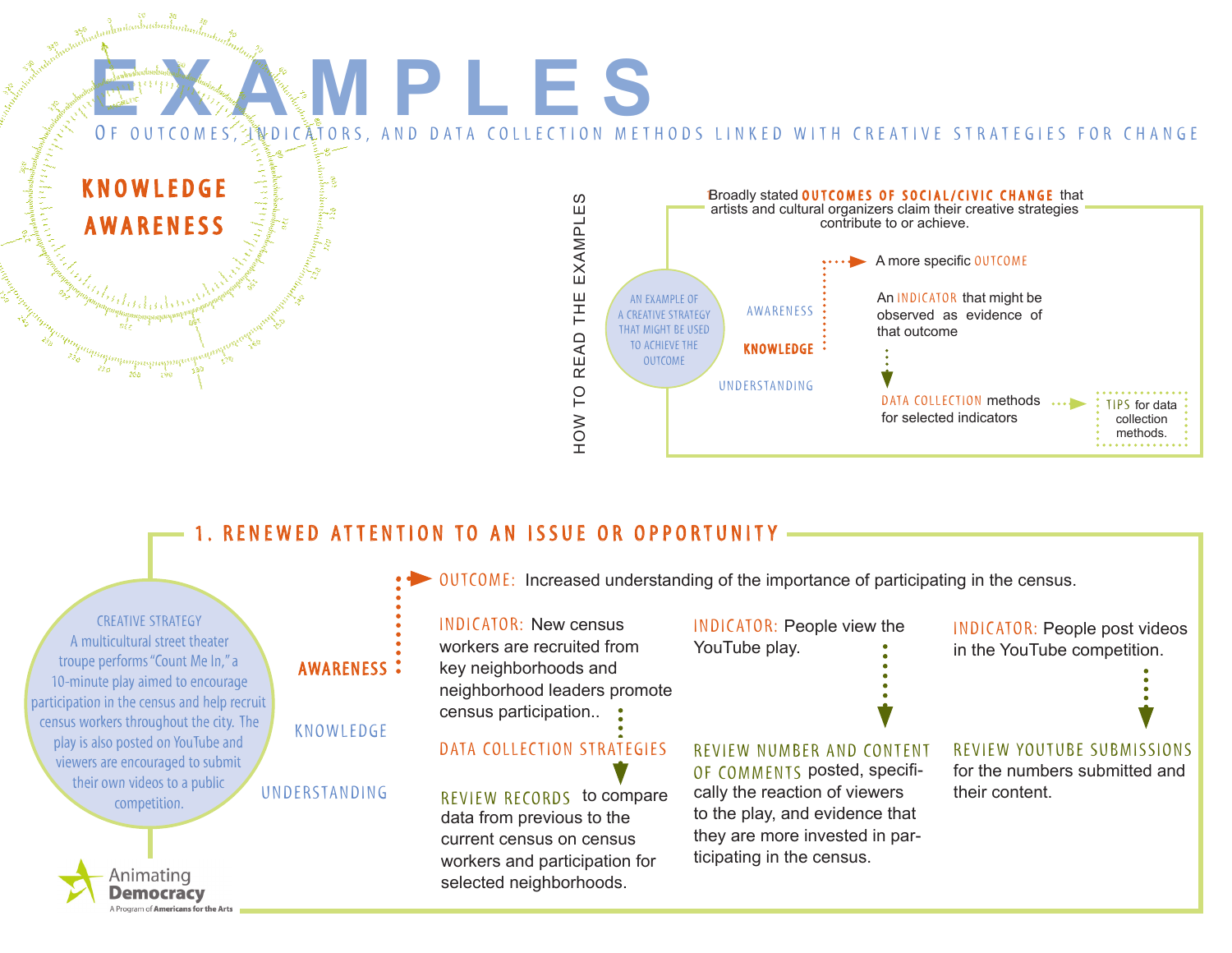## 2. HEIGHTENED AWARENESS OF AN ISSUE OR OPPORTUNITY

INDICATOR: Community organization requests for the video expand its reach and opportunity to inform. Review documentation of the number of requests for the video and by whom. FOCUS GROUPS with the young people involved at each program (before and after the show or at some later point) to measure their awareness of reducing waste. INTERVIEW OR SURVEY leaders of after-school programs to learn about changes in young people's interest level, discussion, or practice toward reducing waste. INDICATOR: Young people who participate in the after school programs request information about ways their families can be better recyclers. **DUTCOME:** School age children are learning and talking about recycling and ways to reduce waste. awareness knowledge understanding DATA COLLECTION STRATEGIES creative strategy An artist creates an entertaining animated video that informs young people about their role in reducing waste. It is shown in after-school programs held across the city.

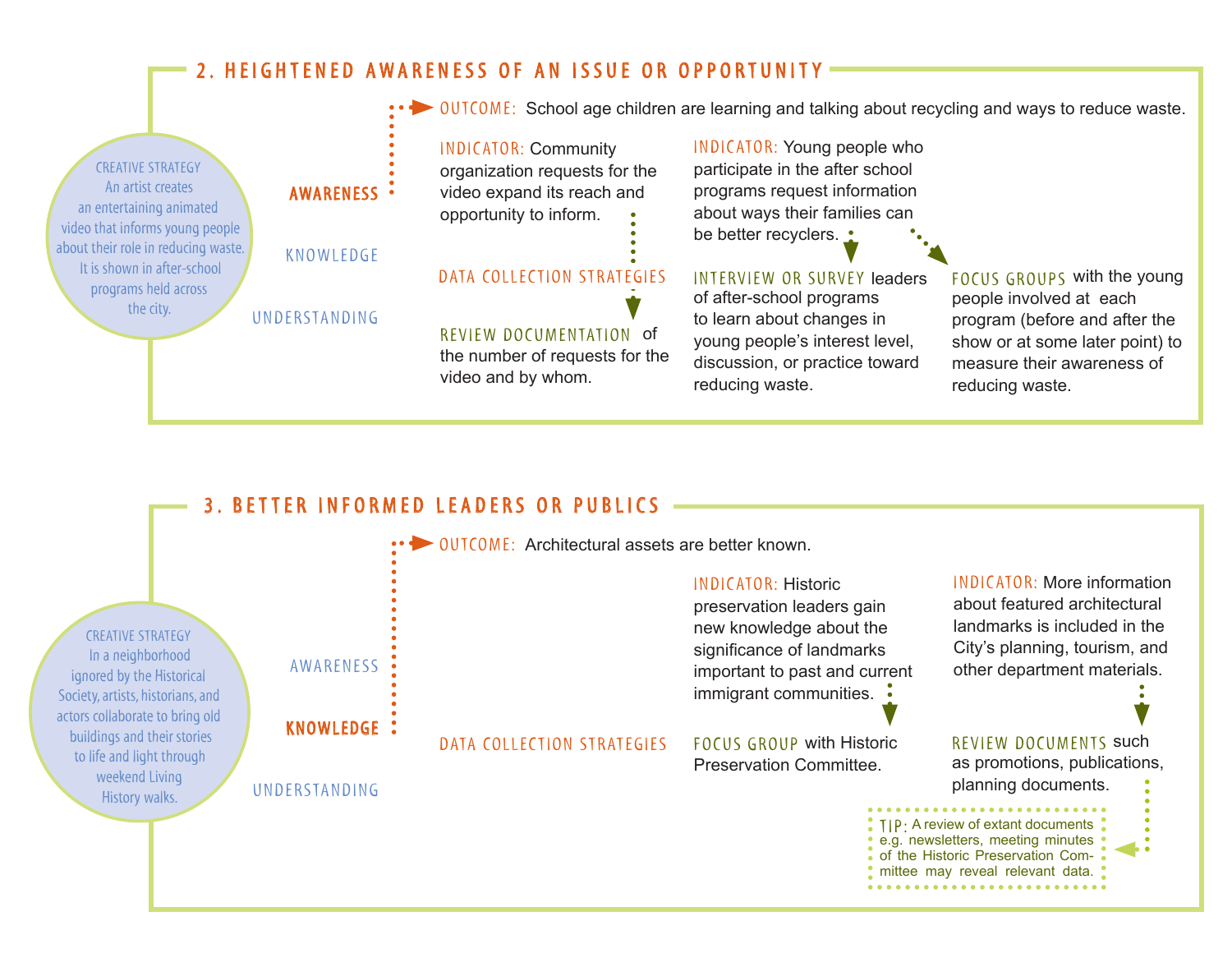### 4. DEEPENED UNDERSTANDING OF THE COMPLEX DYNAMICS OR DIMENSIONS OF AN ISSUE

 $OUTOME:$  Opposing groups better understand stakeholders' views regarding over-incarceration.

INDICATOR: Citizens acknowledge a wider range of stakeholders and perspectives on the issue. INDICATOR: Shift in the quality of public discourse (e.g. letters to the editor, radio talk shows, online dialogue) from simplified to more complex understanding of the issue. INDICATOR: Activist groups reconsider their platforms with the benefit of understanding of stakeholders' views. Review and content analysis of letters, transcripts of talk shows, and online dialogue, for change in understanding of incarceration. Measures might include: mention of key terms or concepts debated; and content or examples that are traceable to the Thousand Kites public space. INDICATOR: People TIP : When conducting content analysis, key stakeholders should agree ahead of time on what is being looked for in the material.  $OUTCOME:$  Public gains understanding of prevention and treatment strategies for youth drug abuse. awareness knowledge understanding DATA COLLECTION STRATEGIES creative strategy Thousand Kites uses performance, web, video, and radio to open a public space for incarcerated people, corrections officials, the formerly incarcerated, grassroots activists, and ordinary citizens to engage in dialogue and organize around issues related to the U.S. criminal justice system.

INDICATOR: Parents seek information from school and community resources about how to talk to their children about drugs.

#### DATA COLLECTION STRATEGIES

## Pre- and post- dialogue national studies.

understanding of the causes and effects of youth drug abuse informed by data and

demonstrate deeper

SURVEY of participants to determine change in understanding of causes and effects of drug abuse

#### INDICATOR: Teachers increase referrals to guidance

counselors of students whom they suspect are dealing with difficult home situations.

Interviews with guidance counselors that indicate: a) an increase in referrals; b) a correlation between that increase and the play/ dialogues; and c) a sense from the teachers that the play/dialogues motivated their referrals.

creative strategy A theater company creates a play to bring school, parent, and community audiences inside one troubled teenager's experience with drug addiction. The company partners with a Drug Abuse Prevention program to mount public dialogues that use the play and study guides to help audiences gain deeper understanding about causes and effects of drug abuse.